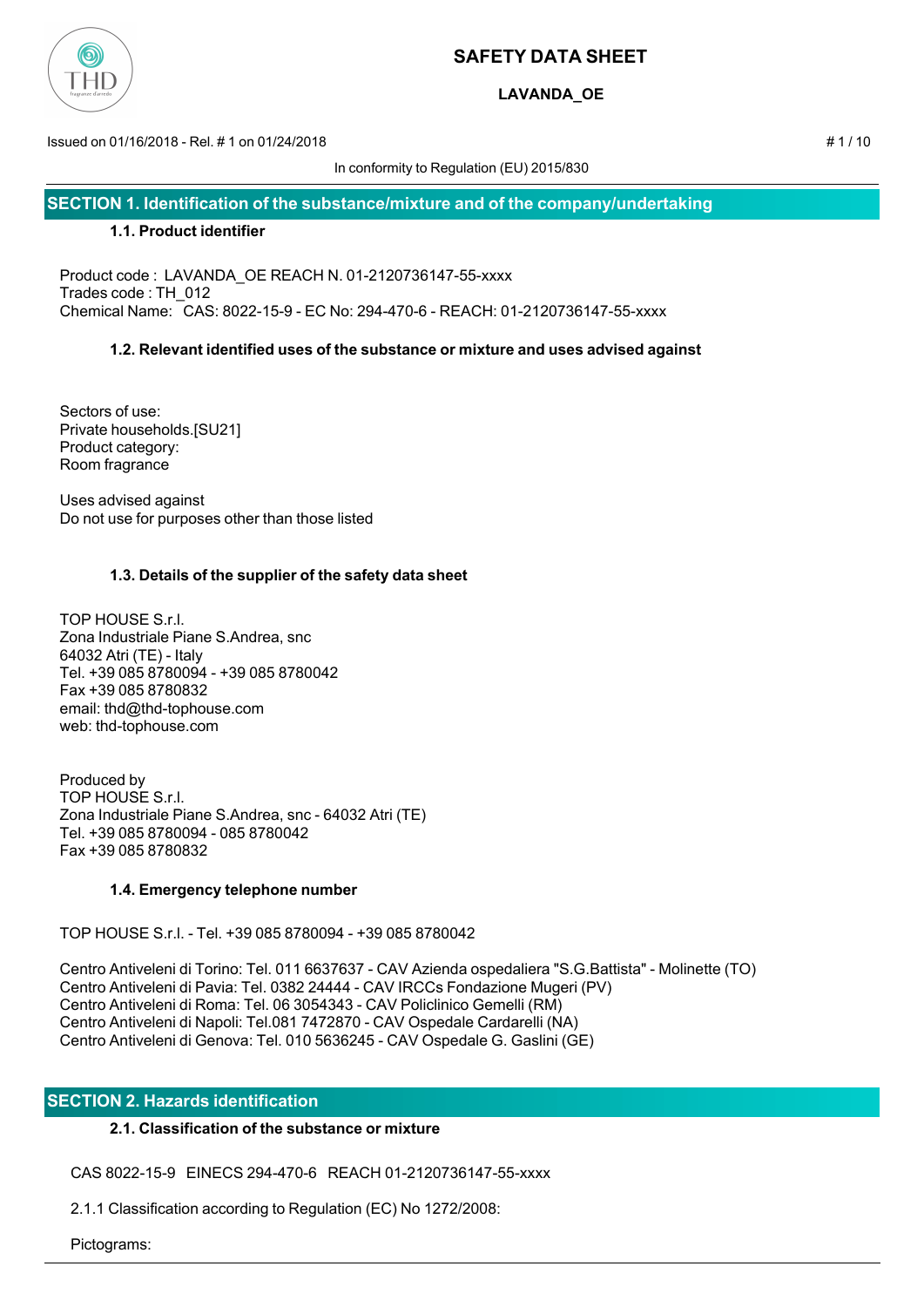

## **LAVANDA\_OE**

Issued on 01/16/2018 - Rel. # 1 on 01/24/2018 # 2 / 10

In conformity to Regulation (EU) 2015/830

#### GHS07

 Hazard Class and Category Code(s): Skin Irrit. 2, Skin Sens. 1, Aquatic Chronic 3

 Hazard statement Code(s): H315 - Causes skin irritation. H317 - May cause an allergic skin reaction. H412 - Harmful to aquatic life with long lasting effects.

 If brought into contact with the skin, the product causes significant inflammation with erythema, scabs, or edema. The product, if brought into contact with skin can cause skin sensitization.

The product is dangerous to the environment as it is harmful to aquatic life with long lasting effects

#### **2.2. Label elements**

Labelling according to Regulation (EC) No 1272/2008:

Pictogram, Signal Word Code(s): GHS07 - Warning

Hazard statement Code(s):

H315 - Causes skin irritation.

H317 - May cause an allergic skin reaction.

H412 - Harmful to aquatic life with long lasting effects.

Supplemental Hazard statement Code(s):

not applicable

Precautionary statements:

General

P101 - If medical advice is needed, have product container or label at hand.

P102 - Keep out of reach of children.

Prevention

P261 - Avoid breathing dust/fume/gas/mist/vapours/spray.

P273 - Avoid release to the environment.

P280 - Wear protective gloves/protective clothing/eye protection/face protection.

#### Response

P302+P352 - IF ON SKIN: Wash with plenty of water.

P333+P313 - If skin irritation or rash occurs: Get medical advice/attention.

P363 - Wash contaminated clothing before reuse.

Disposal

P501 - Dispose of contents/container according to local law

Contains:

Lavandula Hydrida oil

## **2.3. Other hazards**

The substance / mixture NOT contains substances PBT/vPvB according to Regulation (EC) No 1907/2006, Annex XIII

No information on other hazards

# **SECTION 3. Composition/information on ingredients**

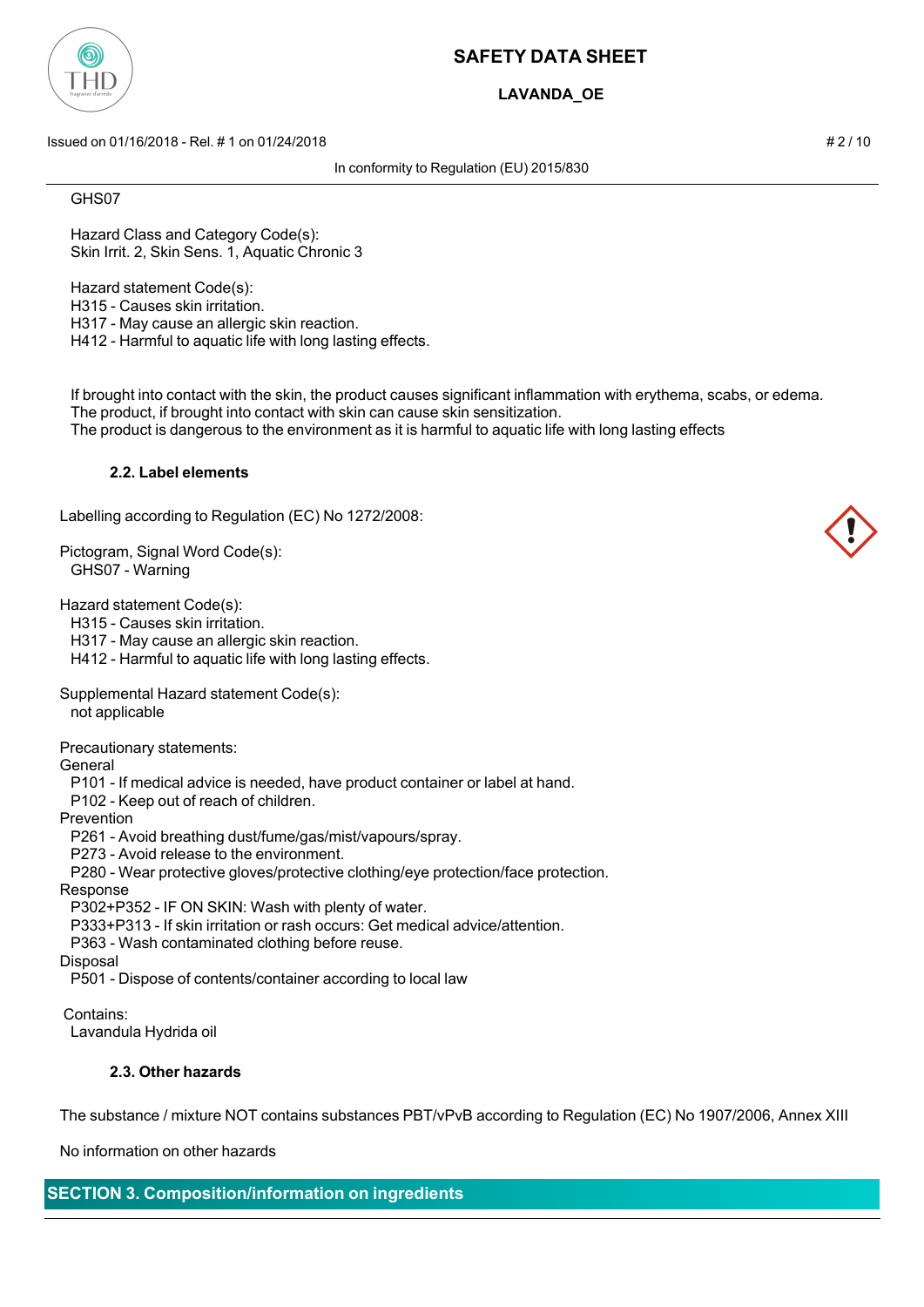

## **LAVANDA\_OE**

Issued on 01/16/2018 - Rel. # 1 on 01/24/2018 # 3 / 10

In conformity to Regulation (EU) 2015/830

#### **3.1 Substances**

Refer to paragraph 16 for full text of hazard statements

| Substance                             | <b>Concentration</b> | <b>Classification</b>                                                     | Index | <b>CAS</b> | <b>EINECS</b> | <b>REACh</b>                |
|---------------------------------------|----------------------|---------------------------------------------------------------------------|-------|------------|---------------|-----------------------------|
| Lavandula Hydrida oil - FEMA<br>12618 | 100%                 | Skin Irrit. 2, H315;<br>Skin Sens. 1, H317;<br>Aquatic Chronic 3.<br>H412 |       | 8022-15-9  | 294-470-6     | 101-21207361<br>147-55-xxxx |

#### **Fractionated global values**

| -1047<br>$H41^{\circ}$<br>100.00<br>100.00<br>.00<br>- ר<br>oo<br>-<br>-<br>$\overline{\phantom{0}}$<br>$\overline{\phantom{a}}$<br>. 10 1 1<br><b>ITIL</b><br>_<br>. . |
|-------------------------------------------------------------------------------------------------------------------------------------------------------------------------|
|-------------------------------------------------------------------------------------------------------------------------------------------------------------------------|

#### **3.2 Mixtures**

Irrilevant

## **SECTION 4. First aid measures**

#### **4.1. Description of first aid measures**

Inhalation:

 Air the area. Move immediately the contaminated patient from the area and keep him at rest in a well ventilated area. If you feel unwell seek medical advice.

Direct contact with skin (of the pure product).:

Take contaminated clothing Immediately off.

 Wash immediately with plenty of running water and possibly with soap, the areas of the body that have, or are only suspected to have, come in contact with the product.

In case of contact with skin, wash immediately with water.

Direct contact with eyes (of the pure product).:

Do not use eye drops or ointments of any kind before the examination or advice from an oculist.

Ingestion:

Not hazardous. It's possible to give activated charcoal in water or liquid paraffin medicine

#### **4.2. Most important symptoms and effects, both acute and delayed**

Skin irritation with possible itching. Irritation of the eyes. Nausea, Vomiting. Irritation of the respiratory tract. Difficult breathing.

#### **4.3. Indication of any immediate medical attention and special treatment needed**

If skin irritation occurs: Get medical advice/attention. If medical advice is needed, have product container or label at hand.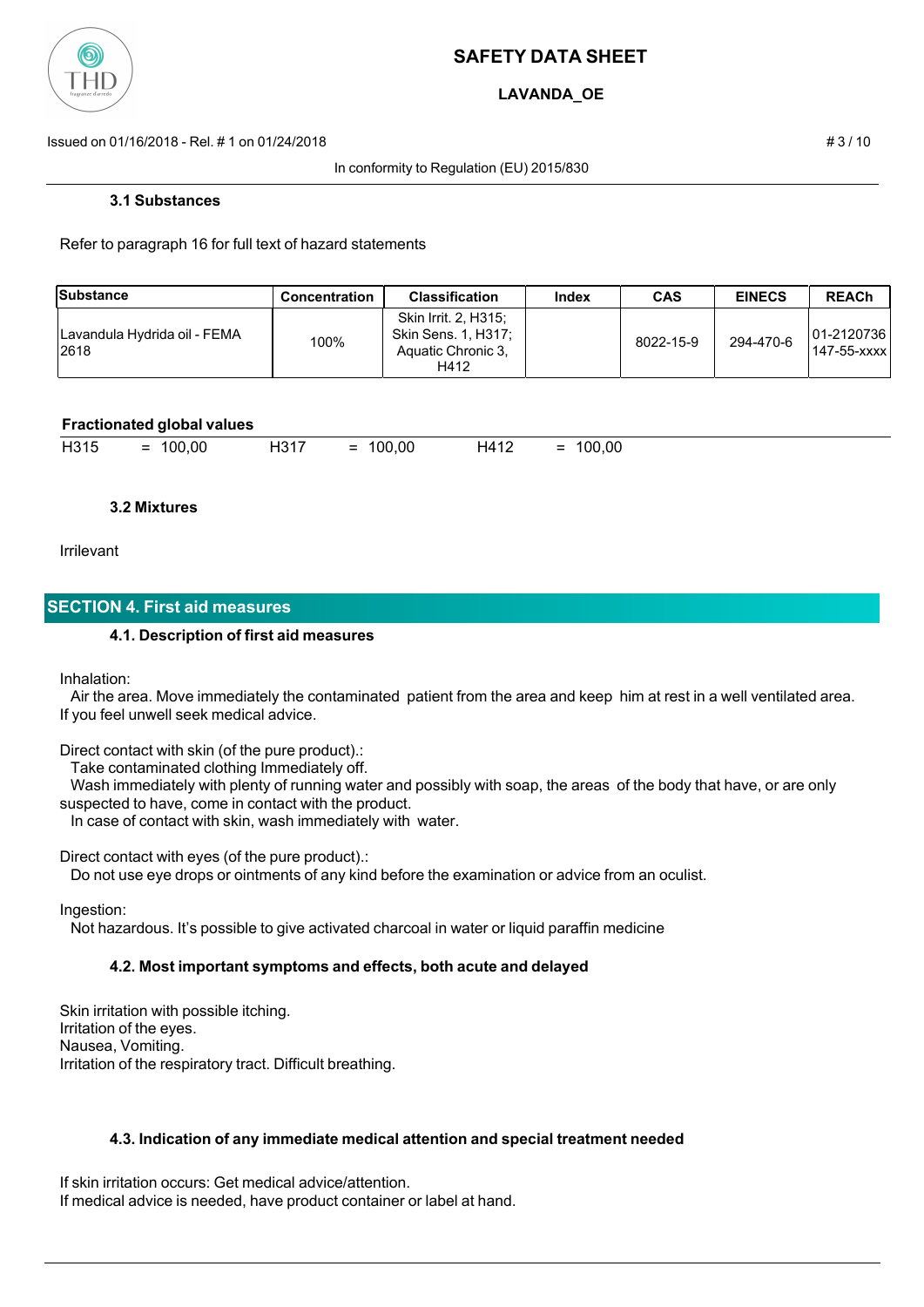

## **LAVANDA\_OE**

Issued on 01/16/2018 - Rel. # 1 on 01/24/2018 # 4 / 10

In conformity to Regulation (EU) 2015/830

**5.1. Extinguishing media**

Advised extinguishing agents: Water spray, CO2, foam, dry chemical, depending on the materials involved in the fire.

Extinguishing means to avoid:

Water jets. Use water jets only to cool the surfaces of the containers exposed to fire.

## **5.2. Special hazards arising from the substance or mixture**

No data available.

## **5.3. Advice for firefighters**

Use protection for the breathing apparatus

Safety helmet and full protective suit.

The spray water can be used to protect the people involved in the extinction

You may also use selfrespirator, especially when working in confined and poorly ventilated area and if you use

halogenated extinguishers (Halon 1211 fluobrene, Solkan 123, NAF, etc...)

Keep containers cool with water spray

## **SECTION 6. Accidental release measures**

## **6.1. Personal precautions, protective equipment and emergency procedures**

6.1.1 For non-emergency personnel: Leave the area surrounding the spill or release. Do not smoke Wear mask, gloves and protective clothing.

6.1.2 For emergency responders: Wear mask, gloves and protective clothing. Eliminate all unguarded flames and possible sources of ignition. No smoking. Provision of sufficient ventilation. Evacuate the danger area and, in case, consult an expert.

## **6.2. Environmental precautions**

 Contain spill with earth or sand. If the product has entered a watercourse in sewers or has contaminated soil or vegetation, notify it to the authorities. Discharge the remains in compliance with the regulations

## **6.3. Methods and material for containment and cleaning up**

6.3.1 For containment:

 Rapidly recover the product, wear a mask and protective clothing Recover the product for reuse, if possible, or for removal. Possibly absorb it with inert material. Prevent it from entering the sewer system.

 6.3.2 For cleaning up: After wiping up, wash with water the area and materials involved

 6.3.3 Other information: Nothing in particular.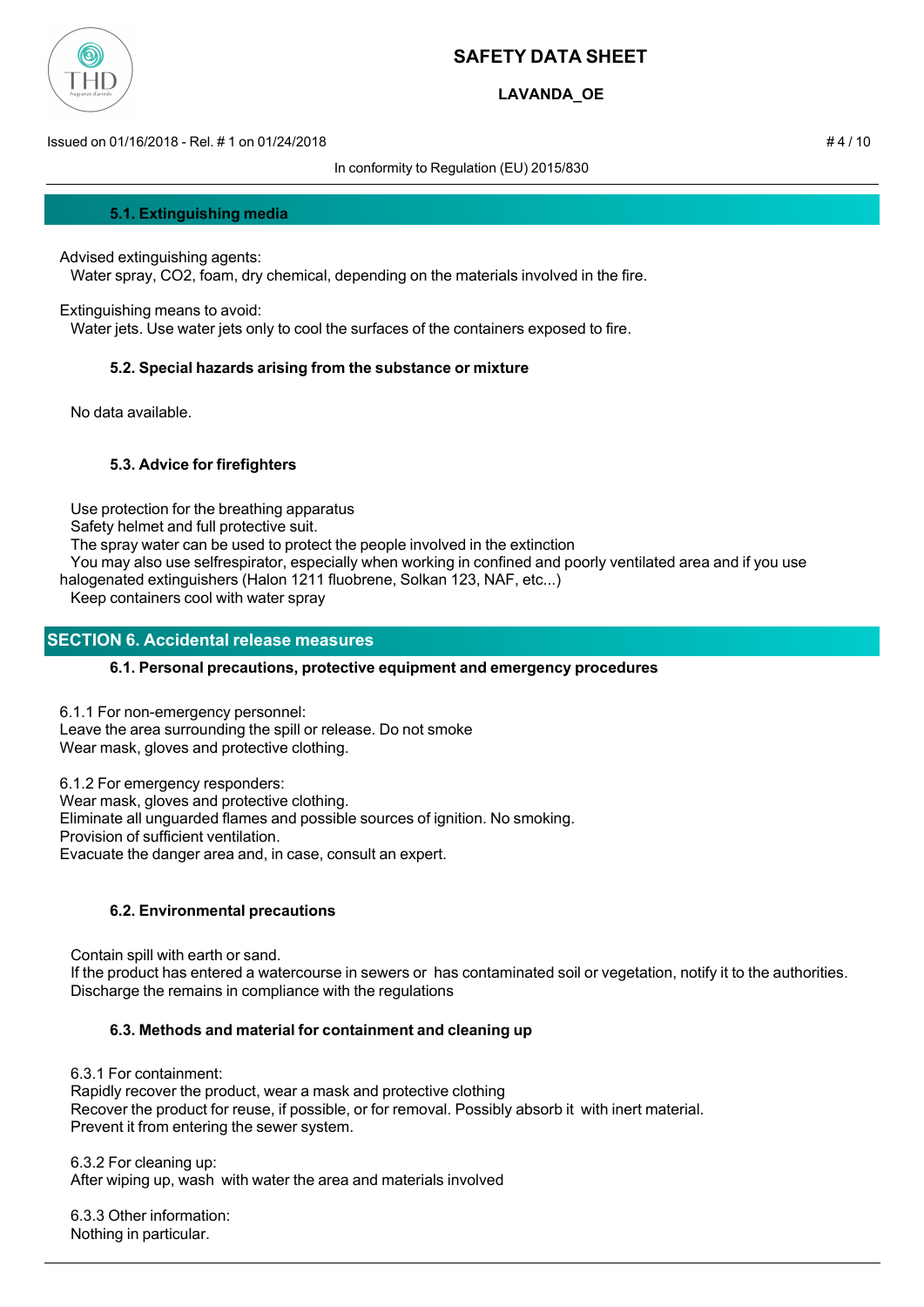

## **LAVANDA\_OE**

Issued on 01/16/2018 - Rel. # 1 on 01/24/2018 # 5 / 10

In conformity to Regulation (EU) 2015/830

## **6.4. Reference to other sections**

Refer to paragraphs 8 and 13 for more information

## **SECTION 7. Handling and storage**

#### **7.1. Precautions for safe handling**

Avoid contact and inhalation of vapors

 Wear protective gloves/protective clothing/eye protection/face protection. In residential areas do not use on large surfaces. At work do not eat or drink. Contaminated work clothing should not be allowed out of the workplace.

## See also paragraph 8 below.

#### **7.2. Conditions for safe storage, including any incompatibilities**

 Keep in original container closed tightly. Do not store in open or unlabeled containers. Keep containers upright and safe by avoiding the possibility of falls or collisions. Store in a cool place, away from sources of heat and `direct exposure of sunlight.

## **7.3. Specific end use(s)**

Private households.: Handle with care. Store in a ventilated place away from heat sources. Keep container tightly closed.

## **SECTION 8. Exposure controls/personal protection**

#### **8.1. Control parameters**

Lavandula Hydrida oil \*\*\*\* Not translated \*\*\*\*

 - Substance: Lavandula Hydrida oil DNEL Systemic effects Long term Workers inhalation = 8,466 (mg/m3) Systemic effects Long term Workers dermal = 7,082 (mg/kg bw/day) Systemic effects Long term Consumers inhalation = 2,355 (mg/m3) Systemic effects Long term Consumers dermal = 3,899 (mg/kg bw/day) Systemic effects Long term Consumers oral = 48,408 (mg/kg bw/day)

**8.2. Exposure controls**



Appropriate engineering controls: Private households.: No specific control required.

Individual protection measures: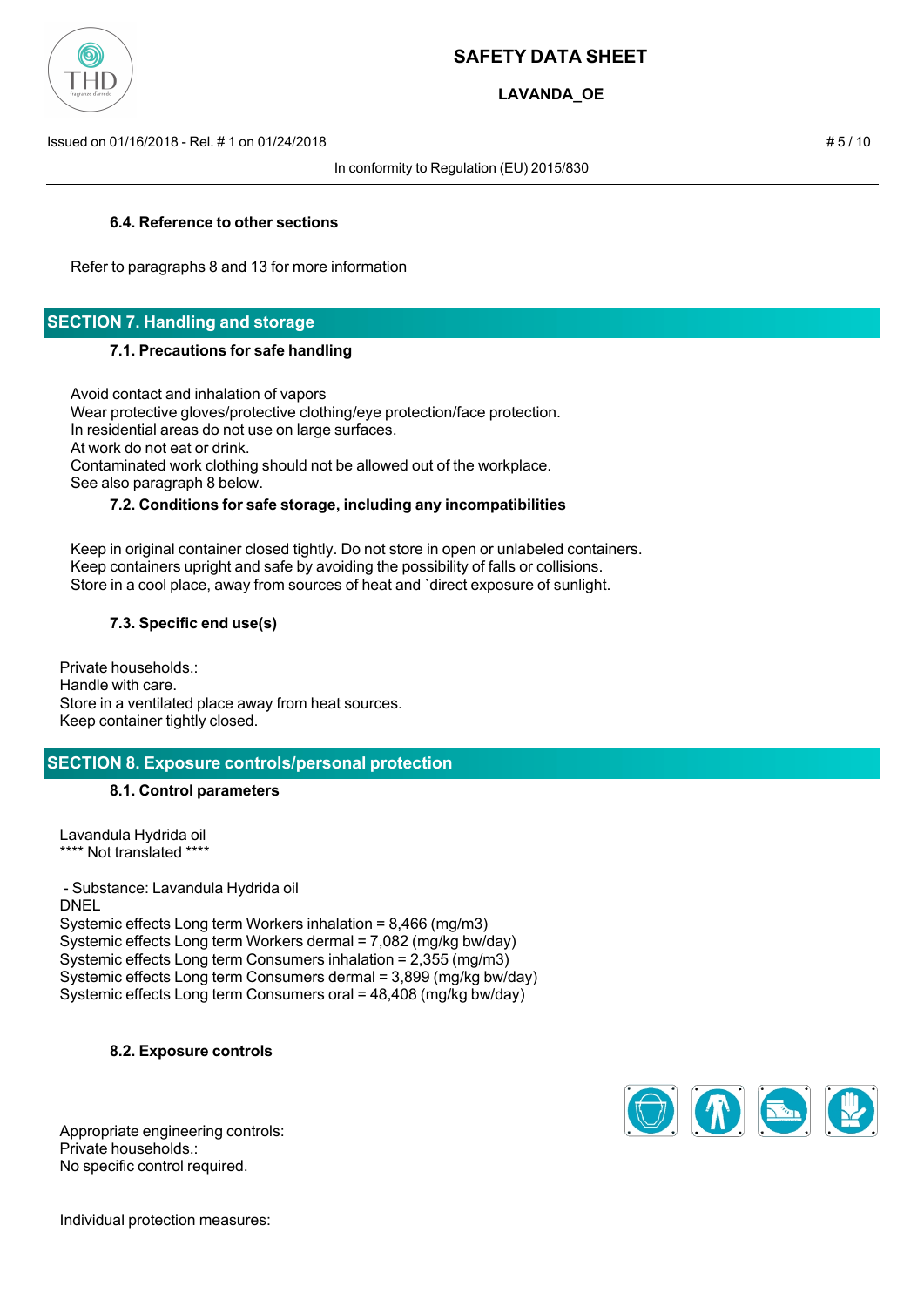

## **LAVANDA\_OE**

Issued on 01/16/2018 - Rel. # 1 on 01/24/2018 # 6 / 10

In conformity to Regulation (EU) 2015/830

 (a) Eye / face protection When handling the pure product use safety glasses (spectacles cage) (EN 166).

(b) Skin protection

 (i) Hand protection Wear neoprene, rubber or PVC gloves.

 (ii) Other When handling the pure product wear full protective skin clothing.

 (c) Respiratory protection Not needed for normal use.

 (d) Thermal hazards No hazard to report

Environmental exposure controls: Lavandula Hydrida oil \*\*\*\* Not translated \*\*\*\*

## **SECTION 9. Physical and chemical properties**

## **9.1. Information on basic physical and chemical properties**

| Physical and chemical properties             | Value                              | <b>Determination method</b> |
|----------------------------------------------|------------------------------------|-----------------------------|
| Appearance                                   | Liquid, clear, swear               |                             |
| Odour                                        | sink, flowery, herbaceous, camphor |                             |
| Odour threshold                              | not determined                     |                             |
| pH                                           | not determined                     |                             |
| Melting point/freezing point                 | -20 $^{\circ}$ C                   |                             |
| Initial boiling point and boiling range      | $141^{\circ}$ C                    |                             |
| Flash point                                  | 80°C                               |                             |
| Evaporation rate                             | not determined                     |                             |
| Flammability (solid, gas)                    | not determined                     |                             |
| Upper/lower flammability or explosive limits | not determined                     |                             |
| Vapour pressure                              | not determined                     |                             |
| Vapour density                               | not determined                     |                             |
| Relative density                             | $0.890 - 0.910$ g/ml (20°C)        |                             |
| Solubility(ies)                              | not determined                     |                             |
| Water solubility                             | not determined                     |                             |
| Partition coefficient: n-octanol/water       | 2.38 logP (20°C)                   |                             |
| Auto-ignition temperature                    | 265°C                              |                             |
| Decomposition temperature                    | not determined                     |                             |
| Viscosity                                    | not determined                     |                             |
| <b>Explosive properties</b>                  | not determined                     |                             |
| Oxidising properties                         | not determined                     |                             |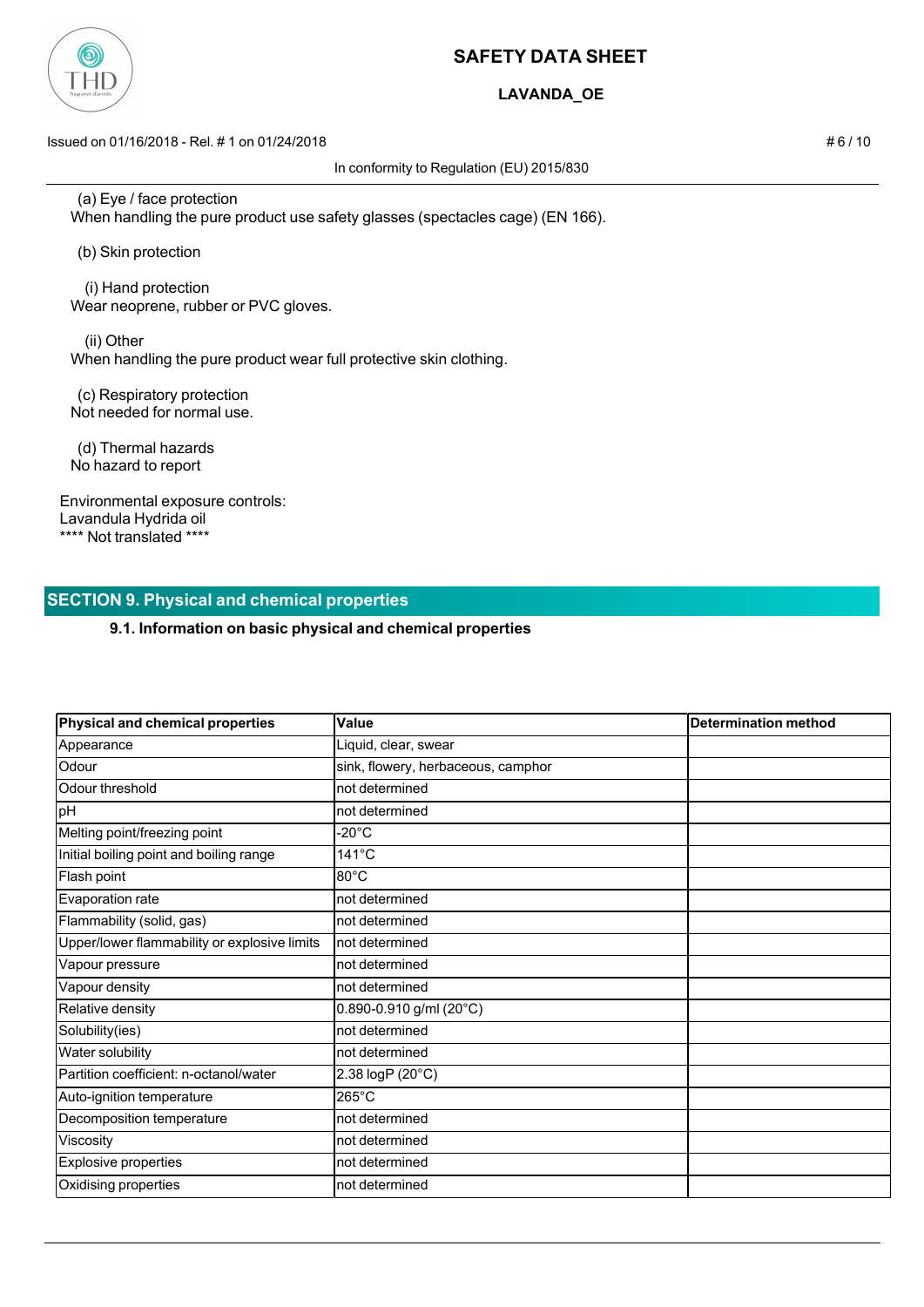

**LAVANDA\_OE**

Issued on 01/16/2018 - Rel. # 1 on 01/24/2018 # 7 / 10

In conformity to Regulation (EU) 2015/830

#### **9.2. Other information**

No data available.

## **SECTION 10. Stability and reactivity**

#### **10.1. Reactivity**

Lavandula Hydrida oil \*\*\*\* Not translated \*\*\*\*

#### **10.2. Chemical stability**

No hazardous reaction when handled and stored according to provisions.

#### **10.3. Possibility of hazardous reactions**

There are no hazardous reactions

#### **10.4. Conditions to avoid**

Nothing to report

#### **10.5. Incompatible materials**

Nothing in particular.

## **10.6. Hazardous decomposition products**

Does not decompose when used for intended uses.

## **SECTION 11. Toxicological information**

#### **11.1. Information on toxicological effects**

ATE oral =  $\infty$ ATE dermal =  $\infty$ ATE inhal =  $\infty$ 

(a) acute toxicity: based on available data, the classification criteria are not met

 (b) skin corrosion/irritationIf brought into contact with the skin, the product causes significant inflammation with erythema, scabs, or edema.

(c) serious eye damage/irritation: based on available data, the classification criteria are not met

(d) respiratory or skin sensitization: The product, if brought into contact with skin can cause skin sensitization.

(e) germ cell mutagenicity: based on available data, the classification criteria are not met

(f) carcinogenicity: based on available data, the classification criteria are not met

(g) reproductive toxicity: based on available data, the classification criteria are not met

 (h) specific target organ toxicity (STOT) single exposure: based on available data, the classification criteria are not met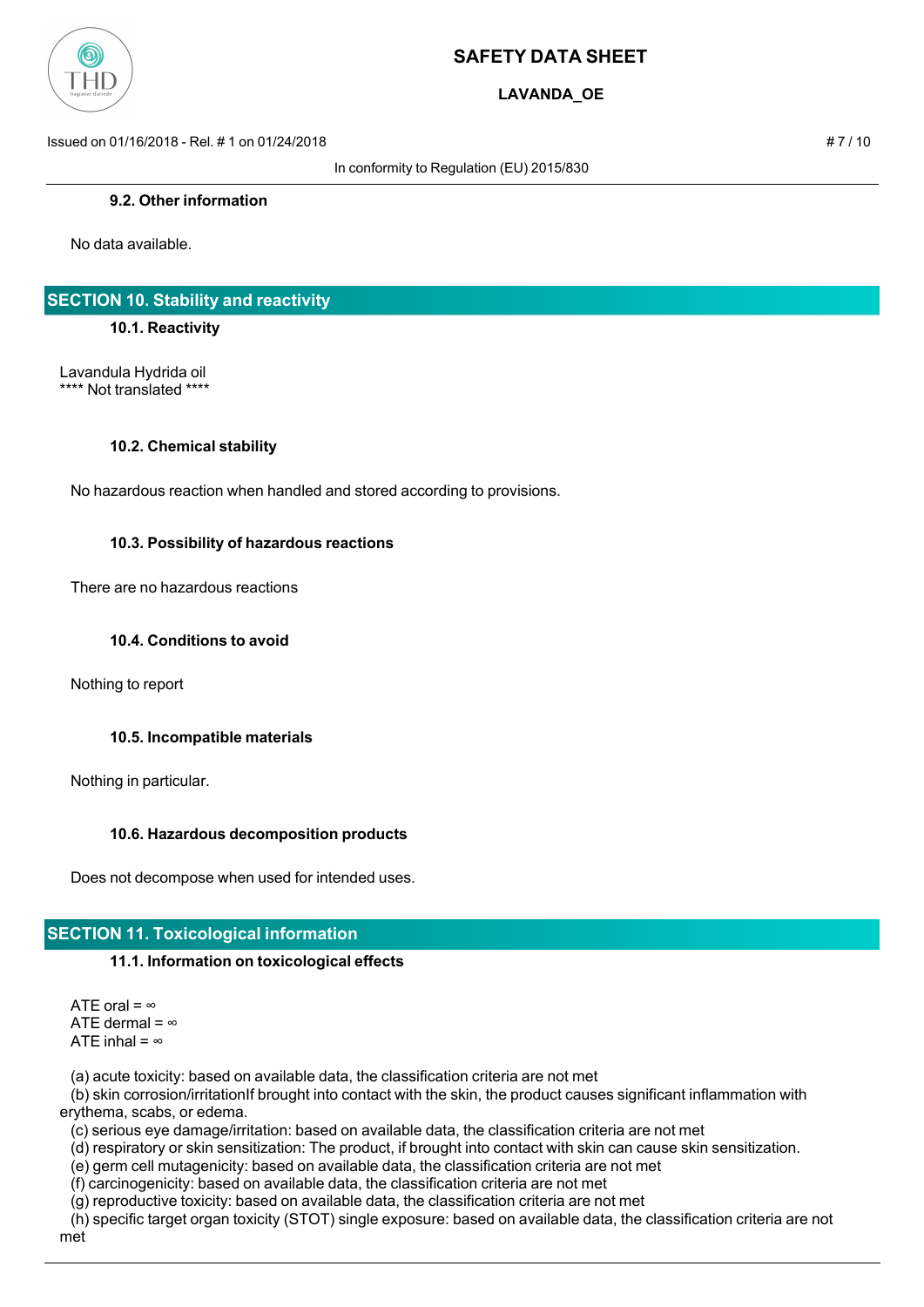

## **LAVANDA\_OE**

Issued on 01/16/2018 - Rel. # 1 on 01/24/2018 # 8 / 10

In conformity to Regulation (EU) 2015/830

 (i) specific target organ toxicity (STOT) repeated exposurebased on available data, the classification criteria are not met

(j) aspiration hazard: based on available data, the classification criteria are not met

Lavandula Hydrida oil \*\*\*\* Not translated \*\*\*\*

# **SECTION 12. Ecological information**

**12.1. Toxicity**

Lavandula Hydrida oil \*\*\*\* Not translated \*\*\*\*

The product is dangerous for the environment as it is toxic for aquatic organisms following acute exposure.

Use according to good working practices to avoid pollution into the environment.

## **12.2. Persistence and degradability**

No data available.

## **12.3. Bioaccumulative potential**

No data available.

## **12.4. Mobility in soil**

No data available.

## **12.5. Results of PBT and vPvB assessment**

The substance / mixture NOT contains substances PBT/vPvB according to Regulation (EC) No 1907/2006, Annex XIII

## **12.6. Other adverse effects**

No adverse effects

## **SECTION 13. Disposal considerations**

## **13.1. Waste treatment methods**

 Do not reuse empty containers. Dispose of them in accordance with the regulations in force. Any remaining product should be disposed of according to applicable regulations by addressing to authorized companies. Recover if possible. Send to authorized discharge plants or for incineration under controlled conditions. Operate according to local and National rules in force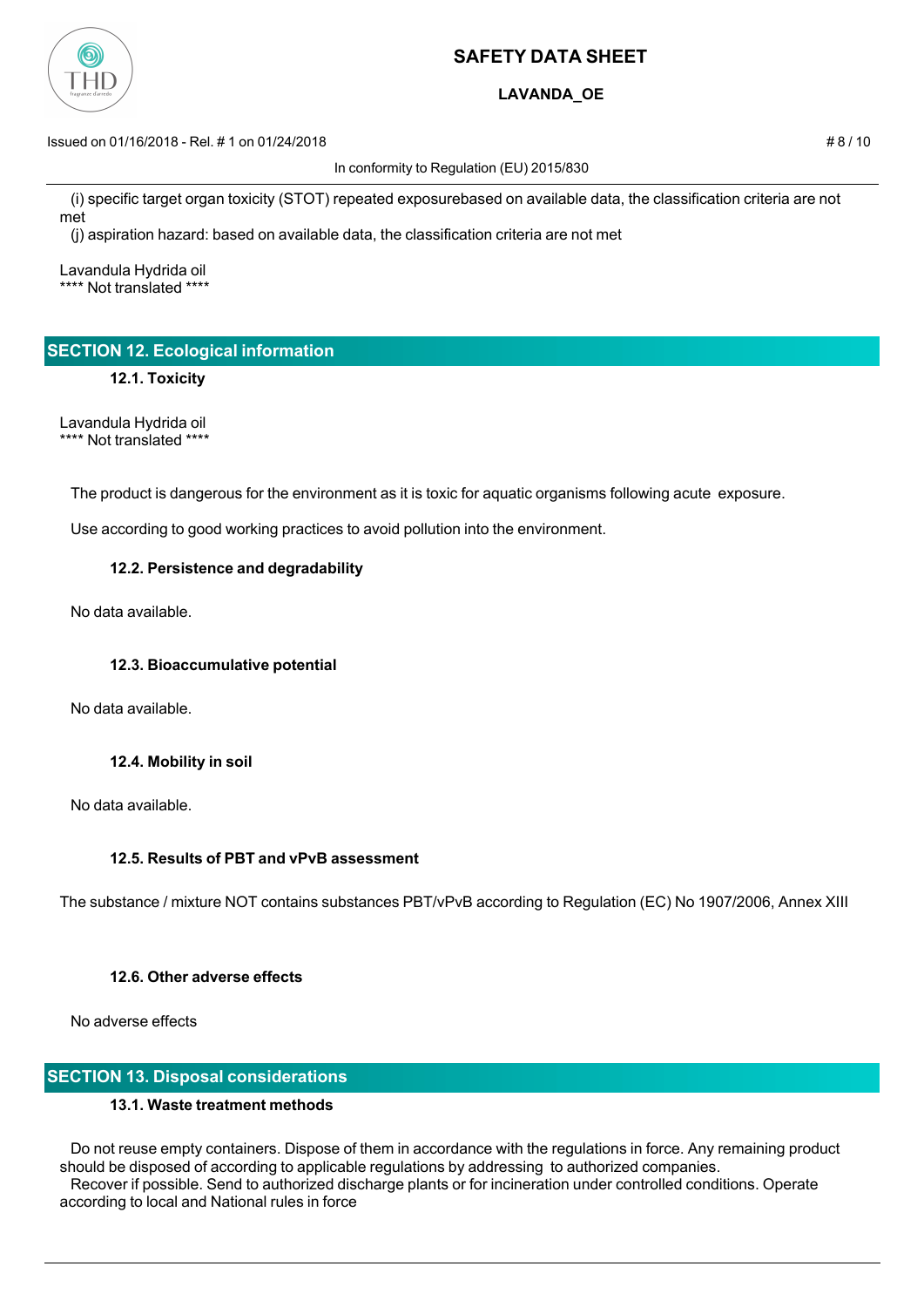

## **LAVANDA\_OE**

Issued on 01/16/2018 - Rel. # 1 on 01/24/2018 # 9 / 10

In conformity to Regulation (EU) 2015/830

#### **14.1. UN number**

 Not included in the scope of application regulations concerning the transport of dangerous goods: by road (ADR); by rail (RID); by air (ICAO / IATA); by sea (IMDG).

#### **14.2. UN proper shipping name**

None

**14.3. Transport hazard class(es)**

None

**14.4. Packing group**

None

**14.5. Environmental hazards**

None

#### **14.6. Special precautions for user**

No data available.

## **14.7. Transport in bulk according to Annex II of MARPOL73/78 and the IBC Code**

It is not intended to carry bulk

## **SECTION 15. Regulatory information**

## **15.1. Safety, health and environmental regulations/legislation specific for the substance or mixture**

REGULATION (EU) No 1357/2014 - waste: HP4 - Irritant — skin irritation and eye damage HP13 - Sensitising

#### **15.2. Chemical safety assessment**

No chemical safety assessment was carried out by the supplier

## **SECTION 16. Other information**

## **16.1. Other information**

Description of the hazard statements exposed to point 3 H315 = Causes skin irritation.